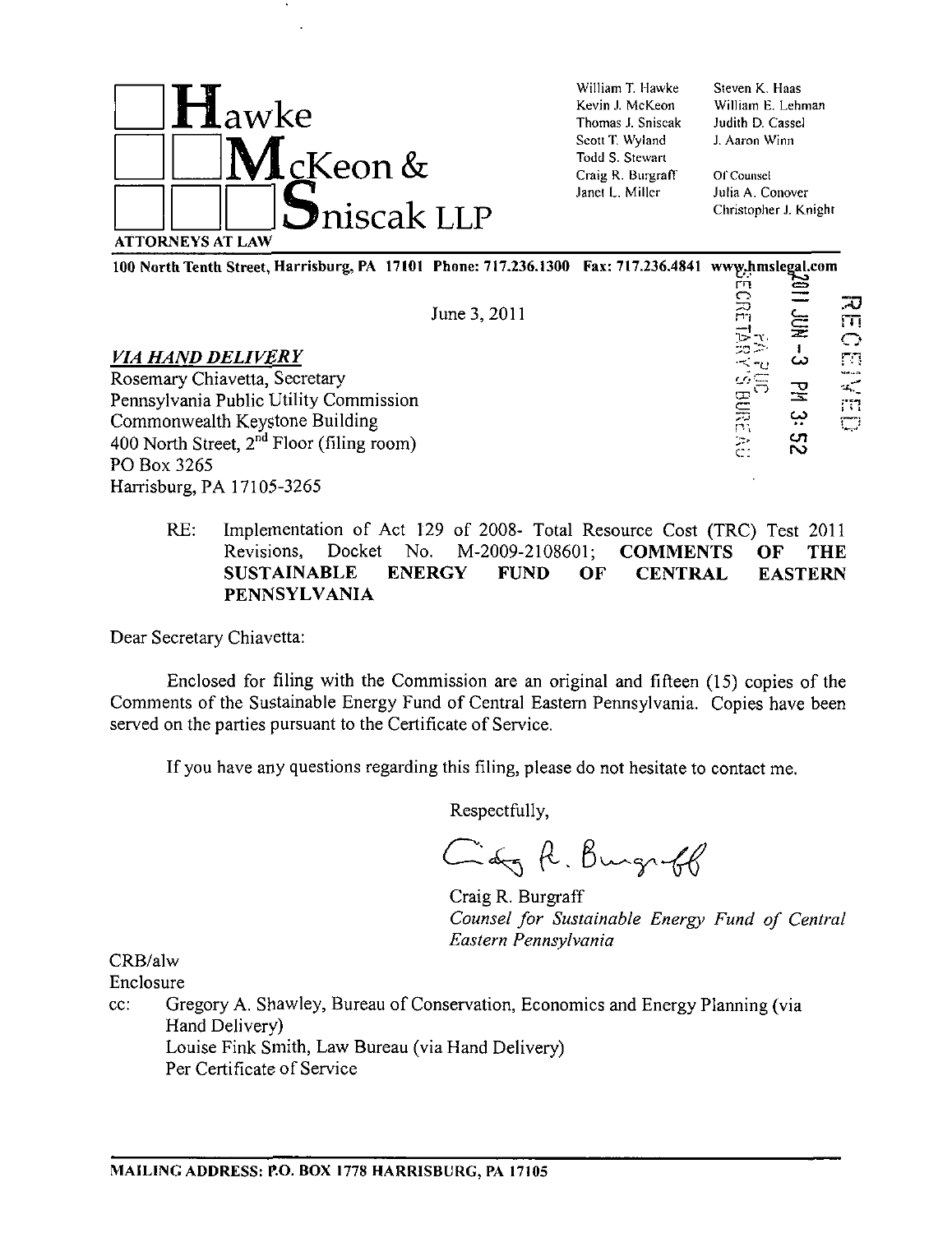# BEFORE THE PENNSYLVANIA PUBLIC UTILITY COMMISSION

 $\ddot{\cdot}$  $\ddot{\cdot}$  $\ddot{\cdot}$ 

Implementation of Act 129 of 2008- Total Resource Cost (TRC) Test 2011 Revisions

Docket No. M-2009-2108601 t-v- SECRETAi .—i 1

2011 Jun-2012

 $\Xi$ يب cn ro

 $\overline{\mathbf{C}}$  .  $\frac{1}{\sqrt{2}}$ 

 $\varpi$ t\*i  $\subset$  $\omega$  rn

tii<br>Tii

# **COMMENTS OF THE SUSTAINABLE ENERGY FUND OF CENTRAL EASTERN PENNSYLVANIA**

**The Sustainable Energy Fund of Central Eastern Pennsylvania ("SEF"), by and through its attorneys in this matter, Hawke McKeon & Sniscak LLP, files the following Comments in response to the Public Utility Commission's ("Commission") May 6, 2011 Tentative Order in the above-captioned docket.<sup>1</sup>**

# **I. INTRODUCTION**

Act 129 requires an electric distribution company ("EDC") with more than 100,000 customers to adopt an energy efficiency and conservation ("EE&C") plan to reduce electric consumption by at least one percent (1%) of the EDC's expected load for the period June 1, 2009 through May 31, 2010, adjusted for weather and extraordinary loads, by May 31, 2011. Further, the EDC is required to reduce its total annual weather normalized consumption by a minimum of three percent (3%), and is required to reduce its peak demand by a minimum of four and one half percent (4.5%) of the EDC's annual system peak demand, as measured against the EDC's peak demand during the period from June 1, 2007 through May 31, 2008, by May 31, 2013.<sup>2</sup>

<sup>&</sup>lt;sup>1</sup> Implementation of Act 129 of 2008- Total Resource Cost (TRC) Test 2011 Revisions, Docket No. M-2009-2108601 (May 6, 2011) ("May 6 Tentative Order")

<sup>2</sup> 66 Pa. C.S. § 2806.1 (c)(1) and (2) and (d)(1).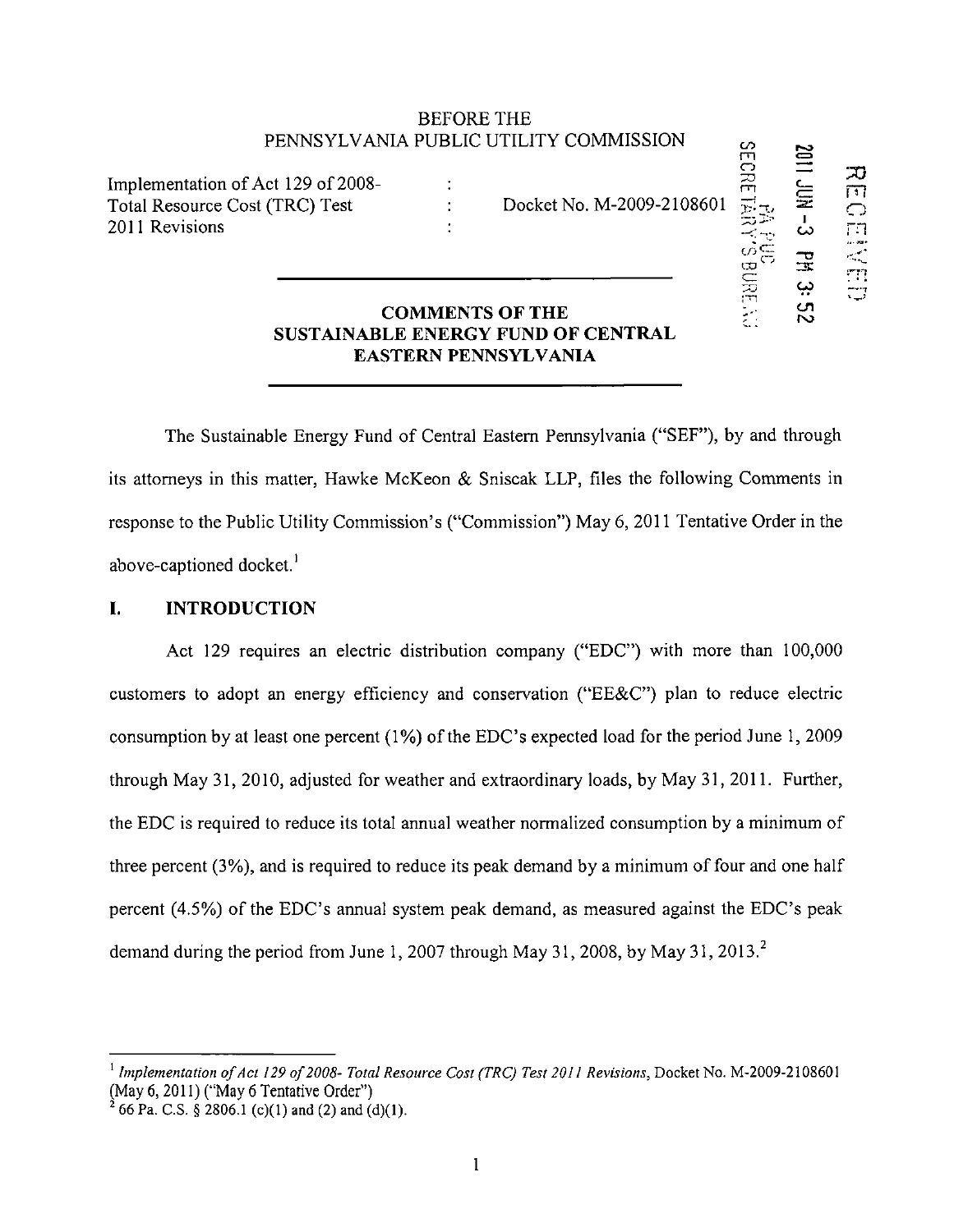Act 129 also requires an EDC to demonstrate that its plan is cost effective using the TRC test approved by the Commission.<sup>3</sup> The TRC test is defined in the act as a standard test that is met if, over the effective life of said plan not to exceed fifteen (15) years, the net present value of the avoided monetary cost of supplying electricity is greater than the net present value of the monetary cost of energy efficiency conservation measures.<sup>4</sup>

On January 16, 2009, the Commission entered its EE&C Implementation Order.<sup>5</sup> In that Order, the Commission directed that EDCs evaluate the cost effectiveness of energy efficiency or demand reduction programs using a TRC test based on the California model.<sup>6</sup> After receiving Comments, the Commission entered a final order relative to TRC testing on June 23, 2009.<sup>7</sup>

As the Commission noted in the May 6 Tentative Order, the purpose of using a TRC test to evaluate EE&C programs is to track the relationship between the benefits to customers and the costs incurred to obtain those benefits. Act 129 provides that the TRC test be used to determine whether ratepayers, as a whole, receive more benefits than the implementation costs of the EE&C plans.<sup>8</sup> The Commission recognized in its 2009 TRC Test Order that many issues involved in the EE&C plans, program implementation and operation of the TRC test would be ongoing in nature and that several issues would require additional consideration and discussion. The May 6 Tentative Order continues that further consideration and discussion relative to demand response, net-to-gross issues, fuel switching, TRC calculations and TRC reporting.

 $3^{3}$  66 Pa.C.S. § 2806.1(b)(1)(i)(I).

 $^{4}$  Id. at § 2806.1(m)

<sup>&</sup>lt;sup>3</sup> Energy Efficiency and Conservation Program, Docket No. M-2000-2069887 (January 16, 2009) ("EE&C Implementation Order")

 $^{\circ}$  Id. at 15

 $'$  Implementation of Act 129 of 2008- Total Resource Cost (TRC) Test, Docket No. M-2009-2108601 (June 23, 2009), corrected by errata on page 7 on October 19, 2009. ("2009 TRC Test Order").

<sup>&</sup>lt;sup>8</sup> May 6 Tentative Order at 7.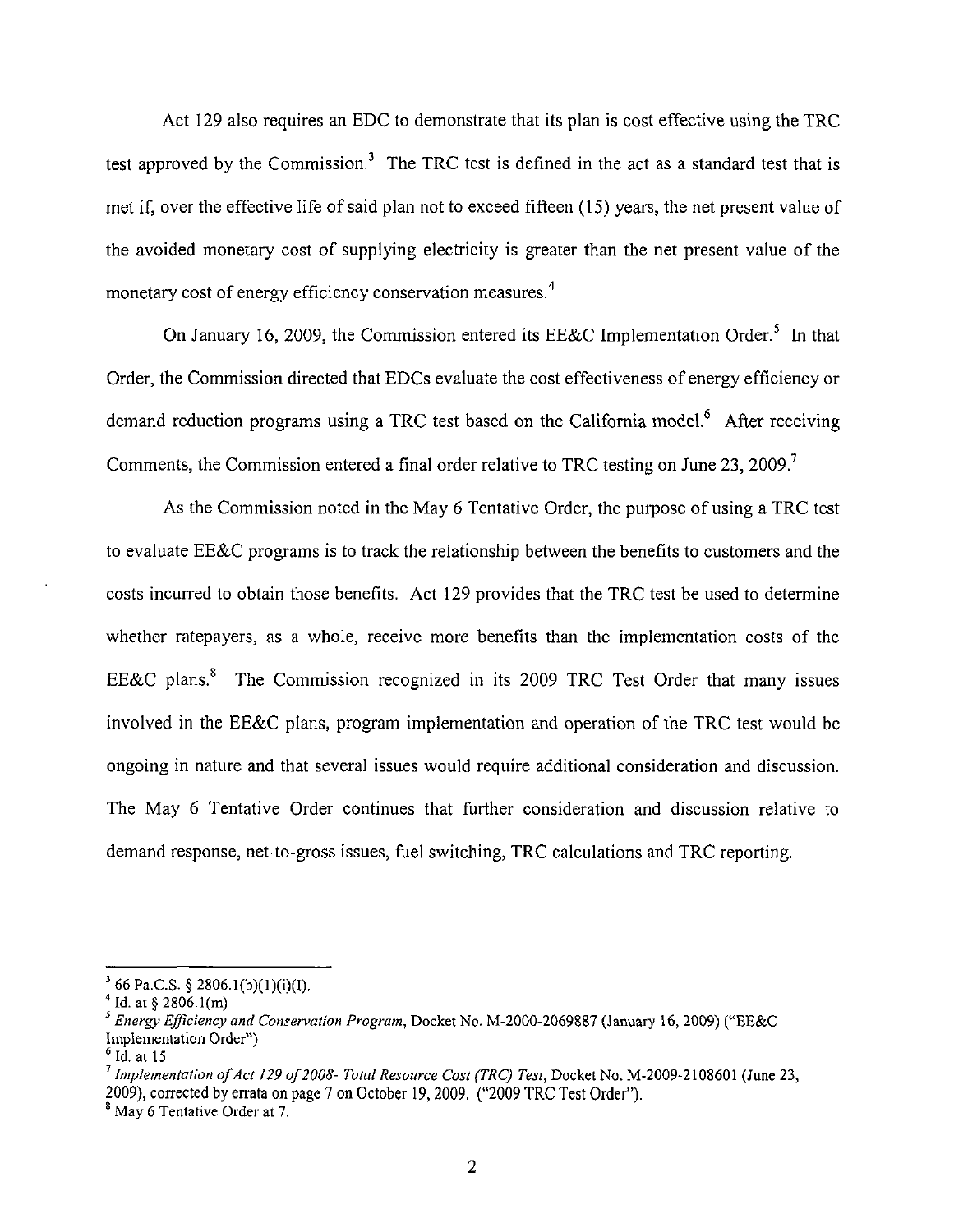#### **II. COMMENTS**

The SEF supports most of the Commission's proposed resolutions in the May 6 Tentative Order. With regard to demand response, SEF supports that EDCs continue to evaluate Demand Response programs using the TRC test, the Commission's proposed treatment of Demand Response payments to Curtailment Service Providers ("CSP") and EDCs from PJM, the Commission's proposed treatment of Demand Response payments to CSPs and participants from EDCs, and the Commission's proposed treatment of American Reinvestment and Recovery Act ("ARRA") funds.

SEF supports the Commission's proposed resolution of the TRC inputs for fuel switching as well as fuel switching appliance efficiency. SEF also supports the Commission's proposed resolutions of the TRC calculation provisions, namely the database for deemed customer costs or incremental measure costs, the basis of TRC benefits and costs, the definition of incentives, avoided cost calculations and forecasts, inclusion or exclusion of customer avoided operating and maintenance costs in the TRC calculation, and avoided costs in the benefit/cost ratios in the approved EE&C plans and avoided costs commencing June 1, 2013.

Finally, SEF supports the Commission's proposed resolution of the TRC reporting categories, namely the baseline study research and the frequency of cost-effectiveness evaluations and reporting results and timing of TRC reports.

SEF does not support the Commission's continued reluctance to require development of and to apply net-to-gross ("NTG") research during the four-year term of the current EE&C plans to effectively measure the efficacy of those plans. The Commission in the May 6 Tentative Order proposes to direct the EDCs to develop and conduct NTG studies and that the NTG studies be funded out of the EDC's Act 129 two percent (2%) program budgets. The Statewide

 $\overline{3}$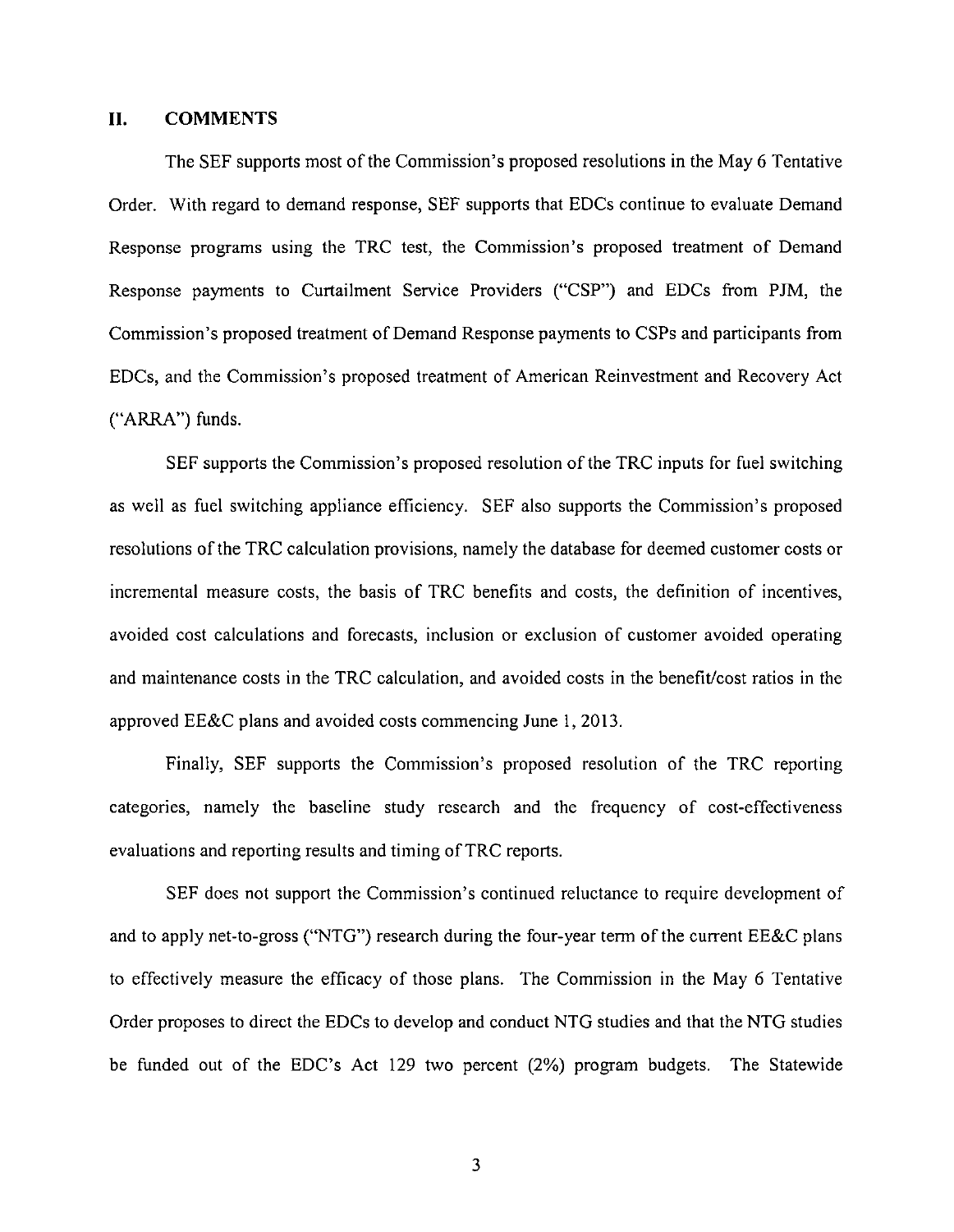Evaluator ("SWE") would coordinate the development and approval of common methodologies for EDCs' NTG studies. The results of the studies will be reported to the SWE and utilized by the EDCs to determine when a measure or program should be removed from the EE&C portfolio because it is no longer cost-effective to offer incentives. However, the Commission does not propose, for the period June 1, 2009 through May 31, 2013, that the NTG research be used to adjust the gross verified energy savings that are used for compliance purposes to determine whether an EDC has met its mandated Act 129 reduction targets.<sup>9</sup> Given the substantial sums charged to ratepayers for the EE&C plans and the availability of potentially more cost effective programs and measures, the Commission should act quickly to quantify net-to-gross results if it is to completely meet the economic efficiency goals of Act 129.<sup>10</sup>

The SEF recommends that for the period June 1, 2009 through May 31, 2013 that NTG research be used to adjust the gross verified savings that are used for compliance purposes to determine whether an EDC has met its mandated Act 129 reduction targets.

The intent of the General Assembly in Act 129 is clear. As noted earlier, Act 129's clear intent is that the EE&C plans adopted by the Commission must result in reduction of electric consumption of at least one percent (1%) by May 31, 2011, and reductions in electric consumption of at least three percent (3%) by May 31, 2013. In addition, the EE&C plans must result in reduction of peak demand of at least four and one-half percent (4.5%) by May 31,  $2013$ .<sup>11</sup> The evaluation of whether the benefits of the plans outweigh the costs shall be consistent with a TRC test determined by the Commission.<sup>12</sup>

May 6 Tentative Order at 18.

 $10$  SEF has experience with the PPL Electric Utilities Corporation EE&C plan. The charges to ratepayers are based upon \$246 million over the four year plan life.

<sup>&</sup>lt;sup>11</sup> 66 Pa.C.S.§ 2806.1(c)(1) and (2), (d)(1).

 $12$  66 Pa.C.S. § 2806.1(c)(3).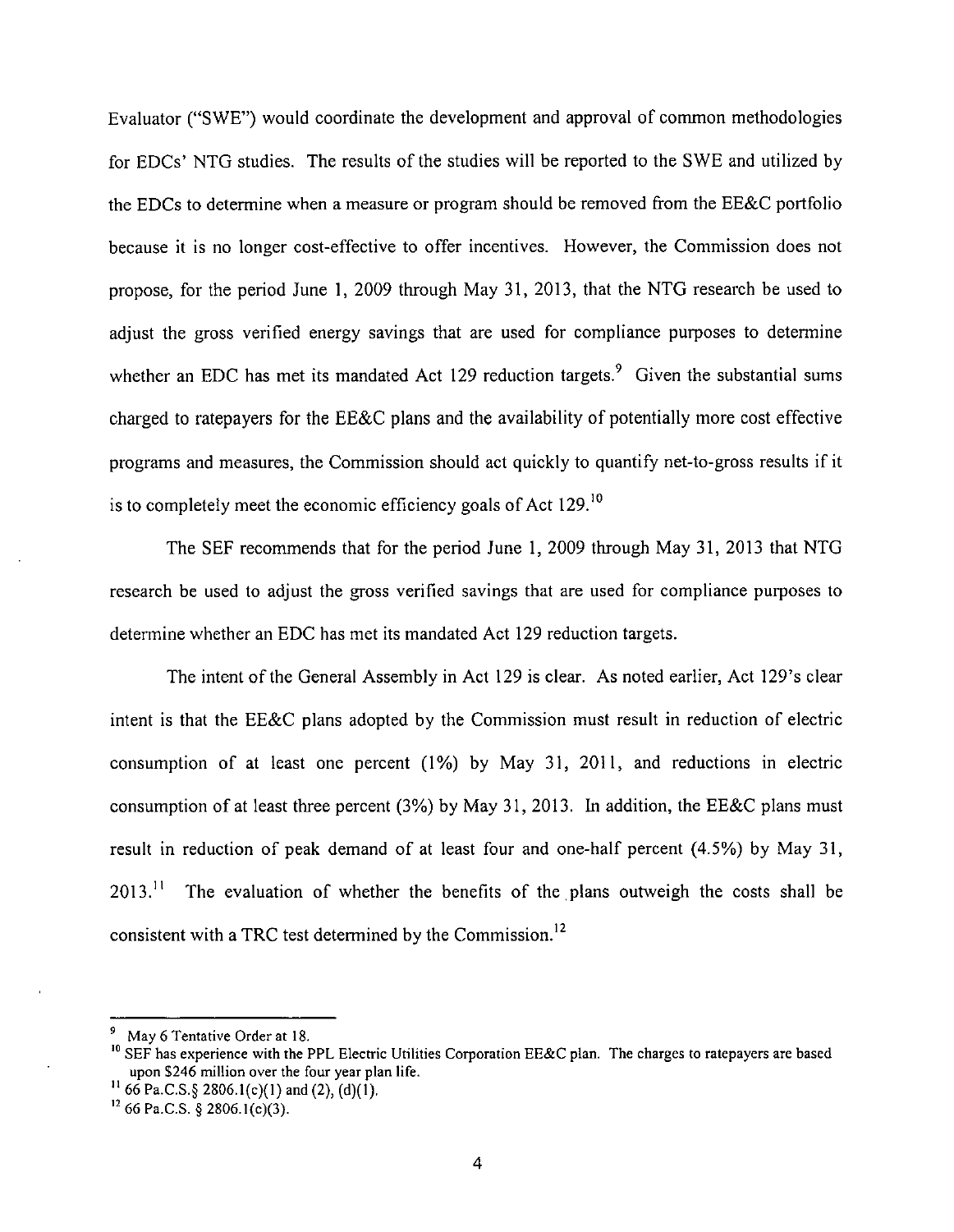A key component of the TRC test is the net-to-gross considerations in the test. As the Commission correctly stated, NTG research attempts to determine the actual savings from an energy efficiency program or measure and ensure that the savings result only from the impact of that program or measure. The savings need to be "net" of what would have occurred in the absence of the program. Net savings, therefore, refer to the portion of gross savings that is specifically or uniquely attributable to the program.<sup>13</sup> Consequently, it follows that "gross" savings are not in totality savings that are specifically or uniquely attributable to the program or measure.

The Commission in its EE&C Implementation Order adopted a savings approach to consumption reductions, finding that the Act 129 reduction targets may be met if the EDC evidenced that its EE&C plan conserved the equivalent of one percent (1%) of its forecasted consumption in the year ending May 31, 2010 and three percent (3%) for the year ending May 31, 2013, as opposed to reducing the forecasted consumption at May 31, 2011 and May 31, 2013 by those amounts.<sup>14</sup> However, the Commission clearly agreed that after-the-fact measurement and verification remain critical to ensure that an EDC has properly implemented its EE&C plan, that the projected savings metrics remain accurate, that non-controllable factors such as economic growth or contraction and weather have not skewed results, and that "the savings are the result of the EE&C plan."<sup>15</sup>

On May 29, 2009, the Commission circulated a TRC test proposal among interested parties in the Act 129 process at the EE&C Implementation Order docket seeking comments relative to TRC testing. The Commission, in the absence of data specific to Act 129 programs,

<sup>&</sup>lt;sup>13</sup> May 6 Tentative Order at 15.<br><sup>14</sup> EE&C Implementation Order at 17-18.

 $^{15}$  Id. at 30.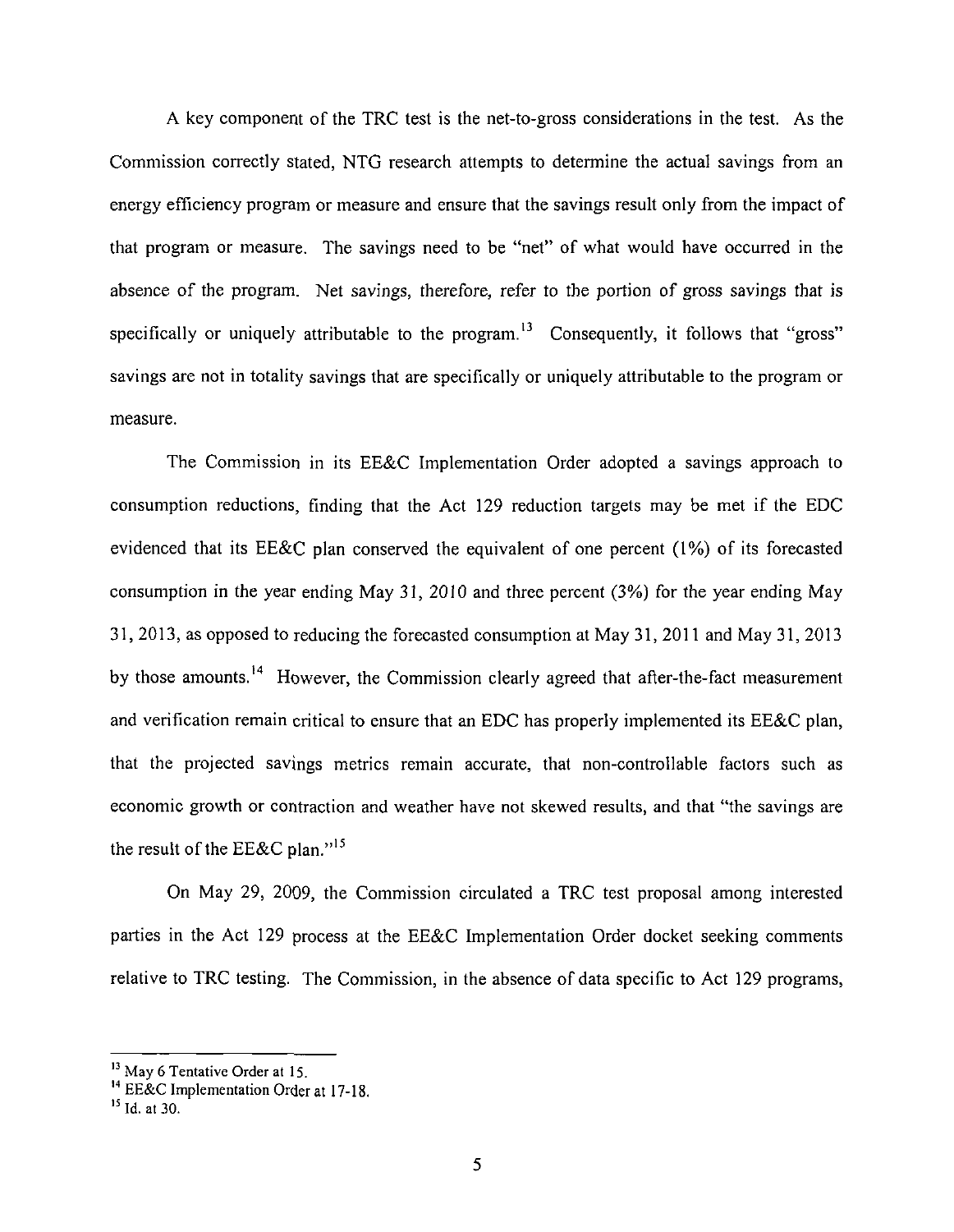proposed not to require NTG adjustments for the first year.<sup>16</sup> The Commission also noted that it would direct EDCs to initially study the degree to which free-riders, take-backs effects, spillover effects, or other factors that affect the NTG adjustment are present for the more prevalent efficiency measure that are implemented pursuant to their EE&C plans. These EDC studies were to be coordinated and overseen by a statewide evaluator should the Commission decide to contract for statewide evaluation services.<sup>17</sup> The results of the studies would be used to determine if NTG adjustments should be made in the future.

After reviewing comments, the Commission determined that it would go forward without a NTG ratio (and adjustment) for the first year. It convened a stakeholder process to examine the issues associated with developing a NTG adjustment ratio rather than direct the EDCs to study the matter.<sup>18</sup>

Two years later, the Commission is no further along on this admittedly important issue as evidenced by the May 6 Tentative Order. In fact, the Commission is essentially back to its May 29, 2009 TRC test proposal. With no discussion at all relative to the results, if any, of its stakeholder process,<sup>19</sup> the Commission again notes that the EDCs' approved EE&C plans only require savings measured at the gross savings level for the first year of the EE&C plans, and the Commission again proposes to direct the EDCs to develop and conduct NTG studies to be funded out of the EDCs' Act 129 two percent (2%) program budgets. The Commission goes further, however, and proposes that, for the entire EE&C plan period from June 1, 2009 through

<sup>&</sup>lt;sup>16</sup> The Commission still correctly noted that an NTG adjustment would adjust the cost-effectiveness results so that the results would only reflect those energy efficiency gains that are attributed to and are a direct result of the energy efficiency program in question. 2009 TRC Test Order at 25.

 $^{17}$  Id. at 25-26.

 $\frac{18}{10}$  Id. at 27.

<sup>&</sup>lt;sup>19</sup> SEF is unclear on whether a stakeholder process was initiated. SEF was not aware of any process and was not notified if there was one.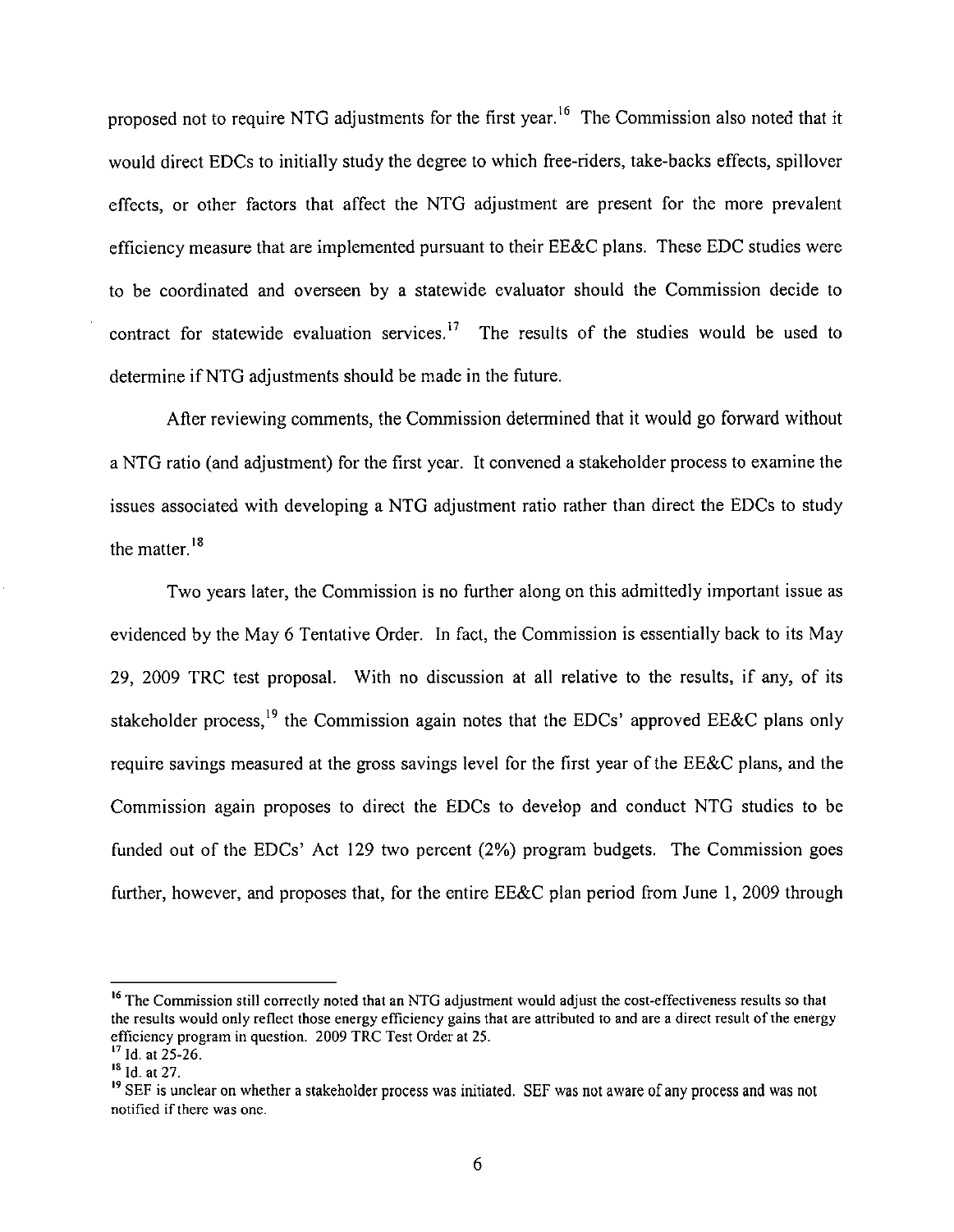May 31, 2013, savings measured at the gross savings level will be used to measure cost benefits of the programs or measures.

The SEF believes that the Commission should no longer ignore the necessity for adjustments to the gross verified energy savings, especially given the large dollars contributed by ratepayers to support the EE&C plans and the availability of potentially more cost effective programs and measures. The Commission has noted on several occasions the need to measure net energy savings if a proper cost benefit analysis is to be performed both for subtraction or addition of EE&C programs or measures on an on-going basis, and for determination of the overall efficacy of the EE&C plans. The major NTG factors of free riders and take-back effects, which reduce claimed gross energy savings, and spillover, which increases claimed gross energy savings, are necessary adjustments so that results only reflect those energy efficiency gains that are attributed to and are a direct result of the energy efficiency program or measure in question.<sup>20</sup>

The Commission should not continue to require no affirmative action on the NTG issue, and should not allow gross savings solely as a measure for cost benefit analyses through the entire four year initial EE&C plan period. The inclusion of savings that are not specifically or uniquely attributable to a program or measure violates the Commission's correct determination that to demonstrate compliance the savings must be produced by the EE&C plan itself. To knowingly include savings that are not attributable to the plan violates the legislative intent of 66 Pa. C.S. §2806.1.

The SEF recommends that for the period June 1, 2009 through May 31, 2013, that NTG research be used to adjust the gross verified savings that are used for compliance purposes to determine whether an EDC has met its mandated Act 129 reduction targets.

**<sup>20</sup>**2009 TRC Test Order at 25-26; May 6 Tentative Order at 15-18.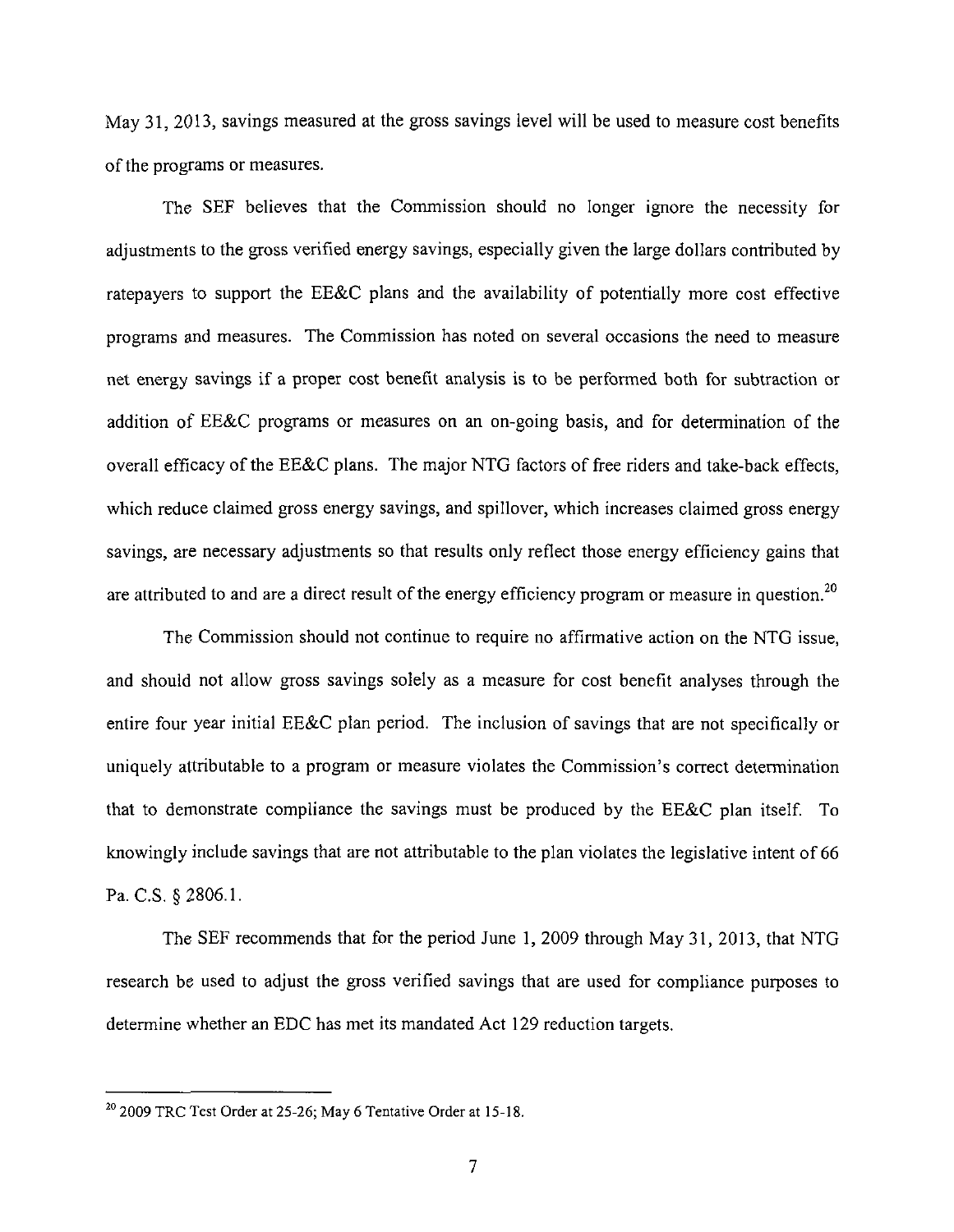# **III. CONCLUSION**

The Sustainable Energy Fund respectfully requests that the Commission consider and adopt the foregoing Comments and take any other actions that are deemed appropriate.

Respectfully submitted,

Craig R. Burgraff

PA Attorney I.D. #16278 Hawke McKeon & Sniscak LLP 100 North Tenth Street P.O. Box 1778 Harrisburg, PA 17105-1778 E-mail: crburgraff@hmslegal.com Telephone: (717)236-1300 Facsimile: (717) 236-4841

*Counsel for the Sustainable Energy Fund of Central Eastern Pennsylvania* 

DATED: June 3, 2011

**I CO m o TT) بی** ﷺ **cs**  $\approx$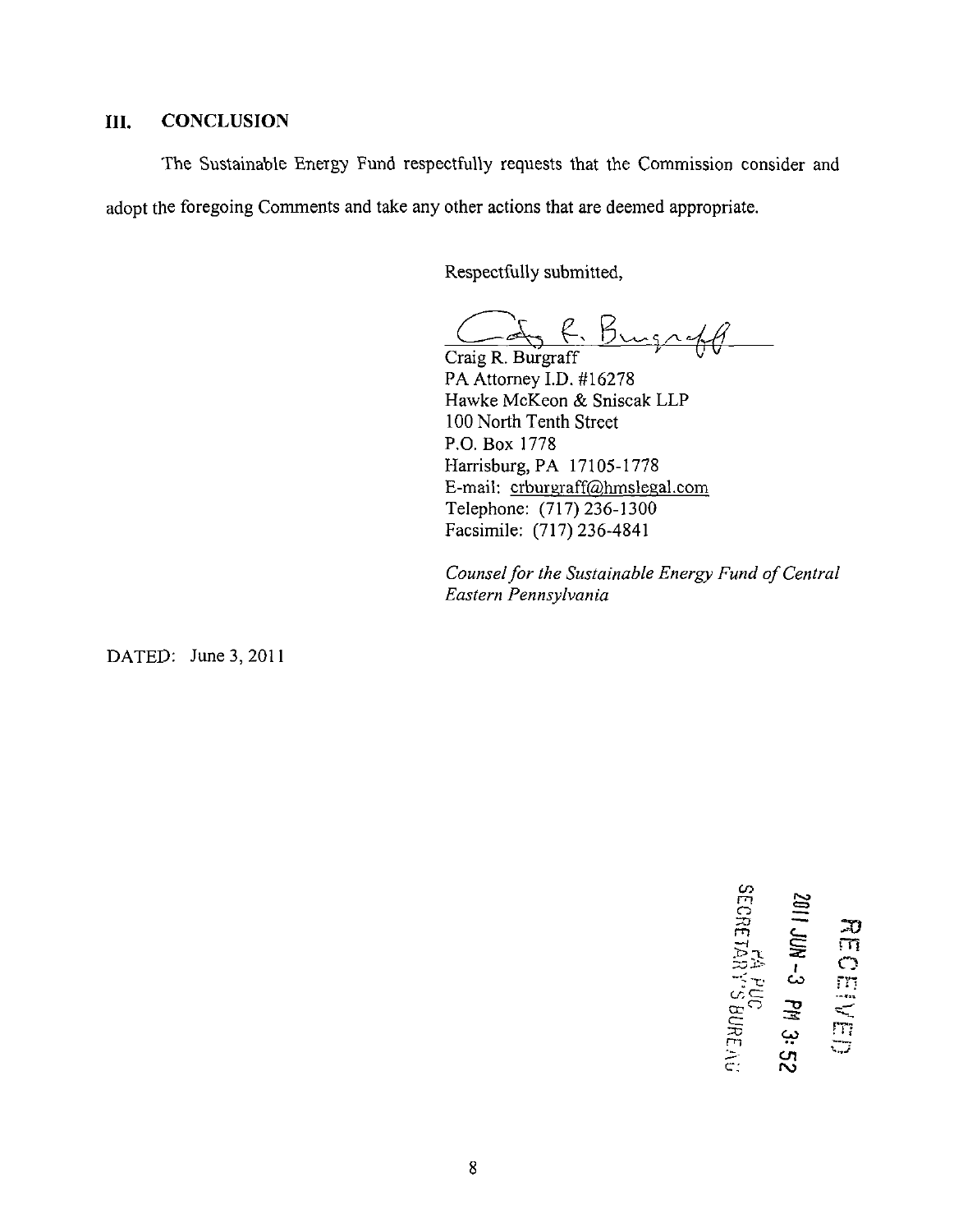# **CERTIFICATE OF SERVICE**

I hereby certify that I have this day served a true copy of the foregoing document upon the parties, listed below, in accordance with the requirements of 52 Pa. Code § 1.54 (relating to service by a party).

# **VIA EMAIL & FIRST CLASS MAIL**

Tanya J. McCloskey, Esquire Office of Consumer Advocate Forum Place, 5<sup>th</sup> Floor 555 Walnut Street Harrisburg, PA 17101 tmccloskey@paoca.org

Scott H. DeBroff, Esquire Rhoads & Sinon, LLP One South Market Square P.O. Box 1146 Harrisburg, PA 17108-1146 sdebroff@rhoads-sinon.com

Paul E. Russell, Esquire PPL Electric Utilities Corporation Two North Third Street Allentown, PA 18106 perussell@pplweb.com

Donna M.J. Clark, Esquire Terrace J. Fitzpatrick, President & CEO Energy Association of Pennsylvania 800 North Third Street, Suite 300 Harrisburg, PA 17102 dclark@eneravpa.org tfitzpatrick@energvpa.org

Donald D. Gilligan, President National Association of Energy Service Companies 1615 M Street, NW Washington, DC 20036 donaldgilligan@comcast.net

Anthony E. Gay, Esquire Exelon Business Services Company 2301 Market Street, S23-1 Philadelphia, PA 19103 anthony.gay@exeloncorp.com

Bradley A. Bingaman, Esquire First Energy Service Company 2800 Pottsville Pike P.O. Box 16001 Reading, PA 19612-6001 bbingaman@firstenergvcorp.com

Kenneth L. Mickens, Esquire 316 Yorkshire Drive Harrisburg, PA 17111-6933 kmickensl l@verizon.net



**JUN 0 3 2011** 

PA PUBLIC UTILITY COMMISSION SECRETARY'S BUREAU